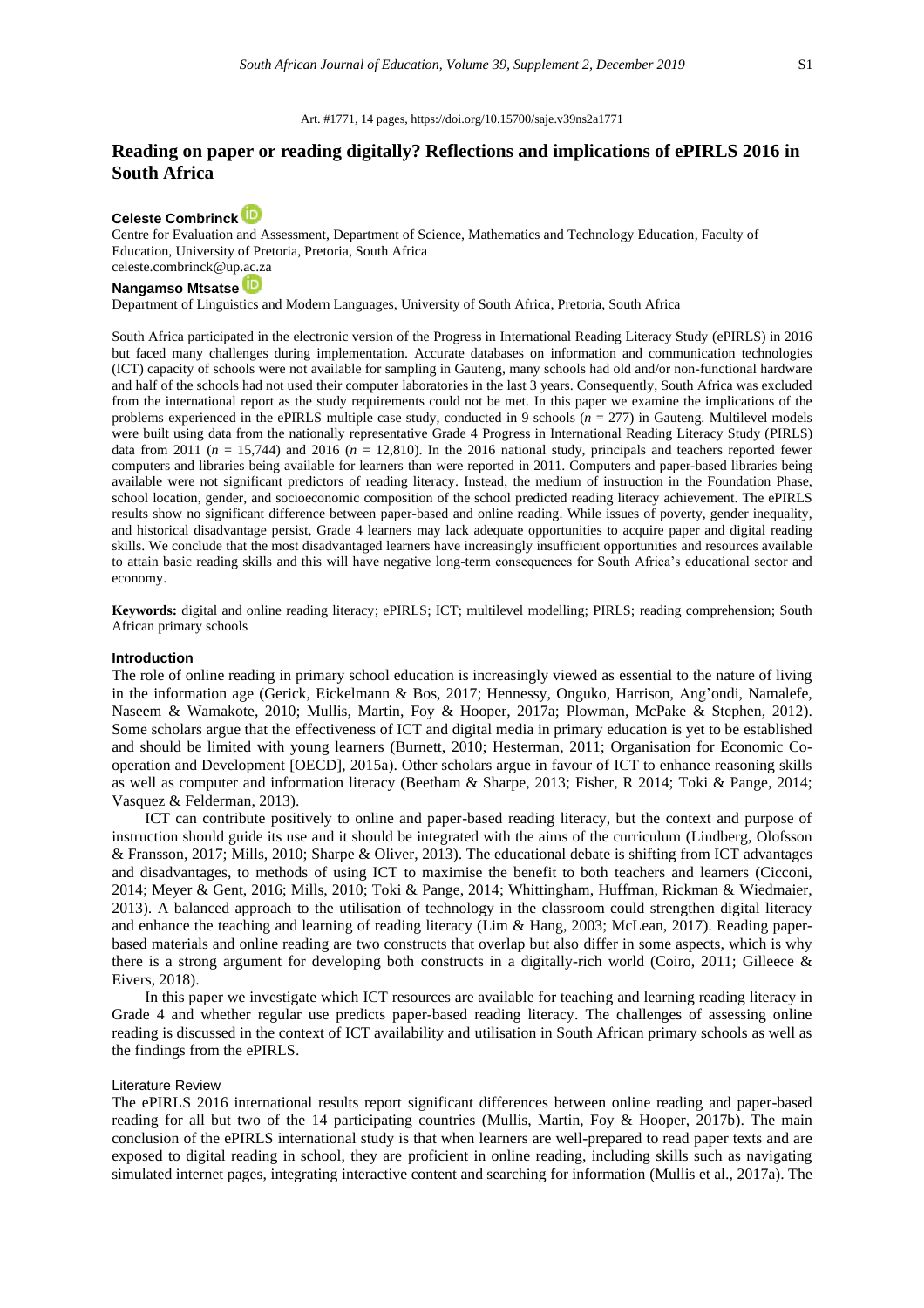complexities of online reading, when compared to paper, are being expanded on by researchers, and include issues such as the type of information read online, its context, and use. For example, there may be no significant differences in comprehension of fiction or nonfiction texts when readers are exposed to paper, tablets, or computer reading (Margolin, Driscoll, Toland & Kegler, 2013). There may be a difference between online reading and paper-based reading for those who do not have access to digital reading devices (Leu, Forzani, Rhoads, Maykel, Kennedy & Timbrell, 2015). Factors that affect reading literacy achievement in online reading versus paper-based include socioeconomic factors. Those living in impoverished areas may have significantly lower online reading literacy achievement than children in more affluent neighbourhoods (Gilleece & Eivers, 2018; Leu et al., 2015). When learners do not have access to ICT resources, their overall reading achievement in both paper and online reading could be lower (Leu et al., 2015).

# *ICT policies, plans and reality in South Africa*

Incorporating ICT into pedagogy has been part of education reform since 1994. A Technology Enhanced Learning Initiative (TELI) was introduced in 1995 (De Jager & Nassimbeni, 2002). The initiative was followed by a draft policy paper in 1997, which aligned itself with the TELI strategic plan (Boekhorst & Britz, 2004). As part of incorporating ICT into pedagogy, SchoolNET was launched in 1997 (Blignaut & Howie, 2009). Seven years after the ICT initiative, a draft policy, the White Paper on e-education, was published in 2004 (Department of Education [DoE], 2004; Vandeyar, 2015). The strategic message of the White Paper on eeducation was that management, teachers, and learners should have computer literacy skills and access to ICT resources by 2013 (DoE, 2004). The slow and uncoordinated implementation of the policy can be attributed to a lack of resources and departmental capacity (Gauteng Department of Education [GDE], 2010; Meyer & Gent, 2016). Other challenges include a lack of integrative strategies and a one-size-fits-all approach that does not work in South Africa's diverse educational landscape (Meyer & Gent, 2016). Poor strategy and implementation on a national level has resulted in provinces taking initiative and developing their own approaches. Of the nine provinces, only two are proactive on this topic – the Gauteng Departments of Education and the Western Cape Education Department (GDE and WCED). WCED rolled out the Khanya Project, which envisaged providing every school with computers for administration, teaching, and learning (Chigona, Chigona & Davids, 2014). Gauteng Online was a project that provided computer labs with internet connections to primary schools that did not have these resources.

The South African administration of ePIRLS reported a lack of ICT resources, even in the more urbanised province of Gauteng (Howie, Combrinck, Roux, Tshele, Mtsatse, McLeod Palane & Mokoena, 2017). South Africa was not included in the international ePIRLS report due to insufficient information for random sampling and was treated as a multiple case study. The fact that the GDE did not have a complete list of schools with ICT capacity indicates gaps in monitoring the availability and use of computer laboratories or tablets, as well as its implementation. Schools in impoverished environments, which do not fall within the former model C classification, face a persisting disadvantage (Christie & McKinney, 2017), a fact that is supported by findings from this paper. The ePIRLS 2016 Gauteng study reported that, even when schools had some ICT capacity, many had outdated hardware and software or nonfunctional resources such as computers which no longer worked or were missing essential components such as keyboards (Howie, Combrinck, Roux, Tshele, Mtsatse, et al., 2017).

#### Research Objective and Questions

The main aim of this paper was to examine the current status, challenges, and implications of ICT availability in South Africa for Grade 4 and Grade 5 reading literacy teaching and achievement.

Research questions related to the main objective:

- 1) What is the current status of ICT availability for learning and teaching reading literacy in Grade 4?
- 2) What is the association between ICT resources and reading literacy achievement when controlling for other variables?
- 3) Does regular use of computers in the classroom predict increased reading scores?
- 4) What are the implications of the ePIRLS challenges and results?

#### Conceptual Framework

This study is grounded in conceptual models which demonstrate that, in a developing context, socioeconomic factors, language background, and the school's reading literacy environment are significant predictors of both paper and online reading literacy (Finch & Arrow, 2017; Hartas, 2011; Hatlevik, Ottestad & Throndsen, 2015; Netten, Luyten, Droop & Verhoeven, 2016; Van Staden & Howie, 2014).

### **Methodology**

The main study for the Progress in International Reading Literacy Study (PIRLS) was implemented in South Africa at the end of 2015 (Howie, Combrinck, Roux, Tshele, Mokoena & McLeod Palane, 2017; Howie, Combrinck, Tshele, Roux, McLeod Palane & Mokoena, 2017). PIRLS is a once-off test in the fourth year of schooling and primarily uses paper-based reading passages. More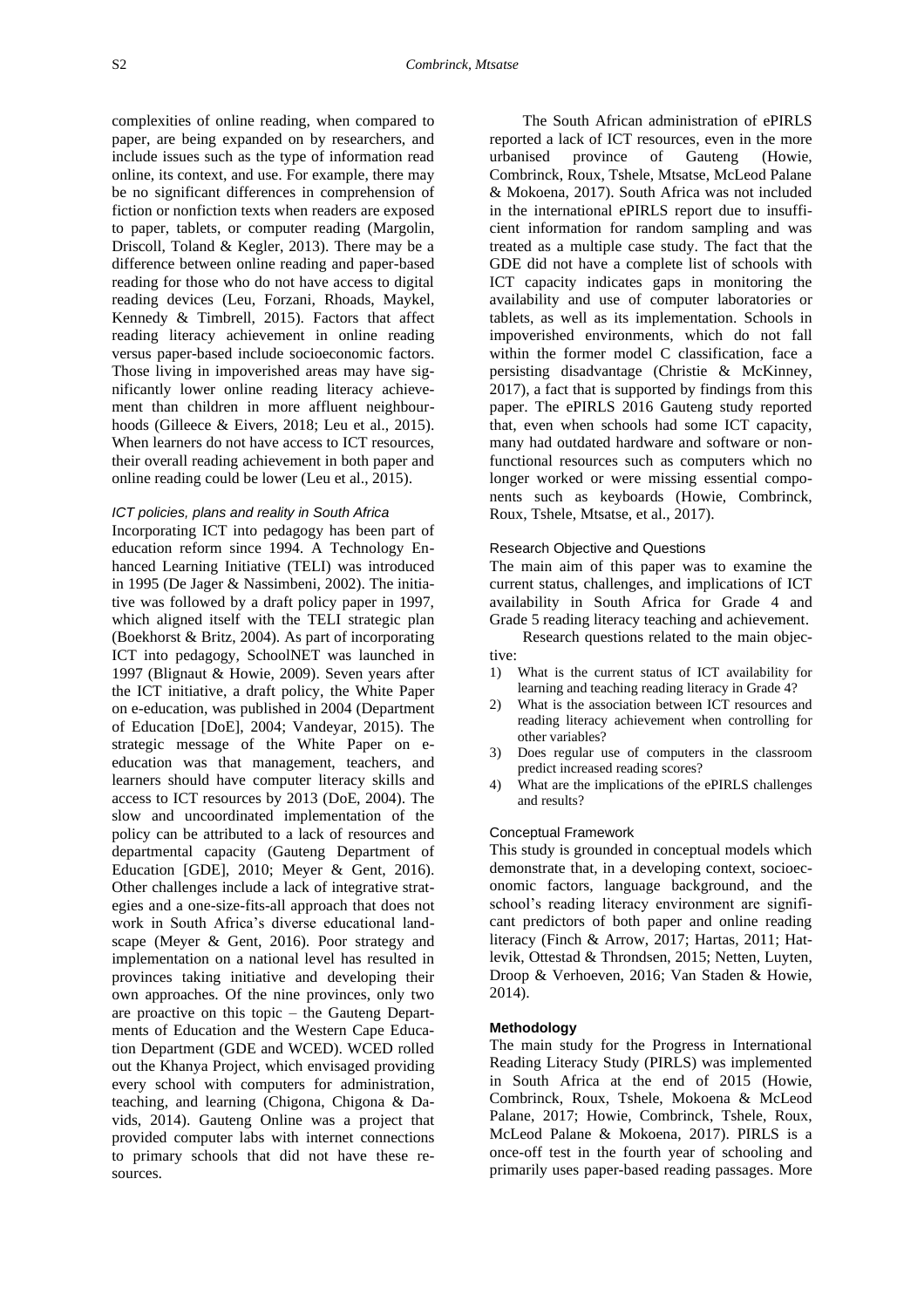than 50 countries participate world-wide once every five years. The 2016 round of PIRLS had the addition of ePIRLS which features a simulated, interactive, online reading assessment component. The simulated online version (ePIRLS) was administered in the first school term of 2016. For the substudy of ePIRLS, learners wrote the paper version and completed the electronic assessment (on separate days). ePIRLS provided the opportunity to compare online reading with paper-based reading in a convenience sample of Gauteng primary schools.

### Sample

The sample sizes of the main studies and the ePIRLS case study, as well as the weighted percentage and the standard error (*SE*) of the weighted percentage, when cycles were combined in data sets are shown in Table 1 (Howie, Van Staden, Tshele, Dowse & Zimmerman, 2012; Howie, Venter, Van Staden, Zimmerman, Long, Du Toit, Scherman & Archer, 2008).

**Table 1** Sample sizes and weighted percentage per cycle and per grade

|                | <b>PIRLS</b> |          | Weighted | Weighted % |            |
|----------------|--------------|----------|----------|------------|------------|
|                | cvcle        | of cases | $\%$     | SЕ         | of schools |
| Grade 4        | 2011         | 15.744   | 48%      | 0.75       | 341        |
| All languages  | 2016         | 12.810   | 52%      | 0.75       | 293        |
| ePIRLS Grade 5 | 2016         | 277      | N/A      | N/A        |            |
| Case study     |              |          |          |            |            |

The national PIRLS samples are stratified clusters randomly drawn to represent populations chosen by the participating countries (LaRoche, Joncas & Foy, 2017). Schools are randomly selected, thereafter classes are randomly drawn. The South African samples were stratified by language and province, with the exception of the 2011 cycle, in which the sample was not stratified by province. Analysis for the current paper was conducted with data combined per grade, as shown in Table 1. In the case of Grade 4, data for all languages is available for 2011 and 2016, hence the large sample sizes. Due to difficulties discussed later in this paper, only nine schools and 277 learners participated in the ePIRLS 2016 study.

#### Instruments

The paper-based PIRLS booklets each contained a fictional passage as well as a non-fictional passage. Each passage was accompanied by 12 to 15 questions which contained a balance of multiple-choice and constructed-response items ranging in difficulty and cognitive demand. The paper-based version included a combination of passages aimed at international standards of fourth-year reading, and easier passages targeted at developing readers. The rotated-test design resulted in each learner completing one booklet from the 16 possible booklets, and achievement scores were estimated for all learners and all passages, producing imputed plausible values (PVs). The tasks and items of ePIRLS were developed by the International Association for the Evaluation of Educational Achievement (IEA) and the Australian Council for Educational Research (ACER) (Mullis et al., 2017a). The electronic version of the test required the ability to search for information in a simulated online environment, directly report facts in lower-order tasks and evaluate the information and synthesise material in higher-order tasks. The electronic version of the assessment only contained informational tasks and

there was no overlap between paper and electronic tasks or passages; the tests were equated on the same learners being tested in both instruments. An interactive example of ePIRLS can be found on the Boston College website<sup>i</sup> (Mullis et al., 2017b). Four different questionnaires were also included in the study and they were answered by learners, teachers, principals, and parents. The contextual variables used in the analysis, for example whether the classroom had computers, were derived from the questionnaire data.

## Administration and Ethical Considerations

The standard IEA protocols were followed during test administration, with one day used for the paper-based test and a separate day for the digital, online reading test. Both tests comprised 45 minutes of reading and answering questions for each task or passage. Learners were given a break between the sessions and testing was conducted in the morning to avoid fatigue. All administrators underwent training and quality assurance monitoring was done by the international body as well as the national team. Ethical clearance for the project was obtained from the University of Pretoria, Faculty of Education. Principals gave permission for testing to take place in their schools, and signed consent was obtained from the learners' parents.

#### Challenges in Sampling and Administration of ePIRLS

Some of the challenges of implementing ePIRLS were discussed in the highlights report (see Howie, Combrinck, Roux, Tshele, Mtsatse, et al., 2017). This paper reports the challenges in more detail, investigates whether findings and experiences from ePIRLS can be substantiated with findings from the main study, and examines the implications. A requirement of ePIRLS was that schools should have functional computer rooms. The South African sample was originally intended to be representative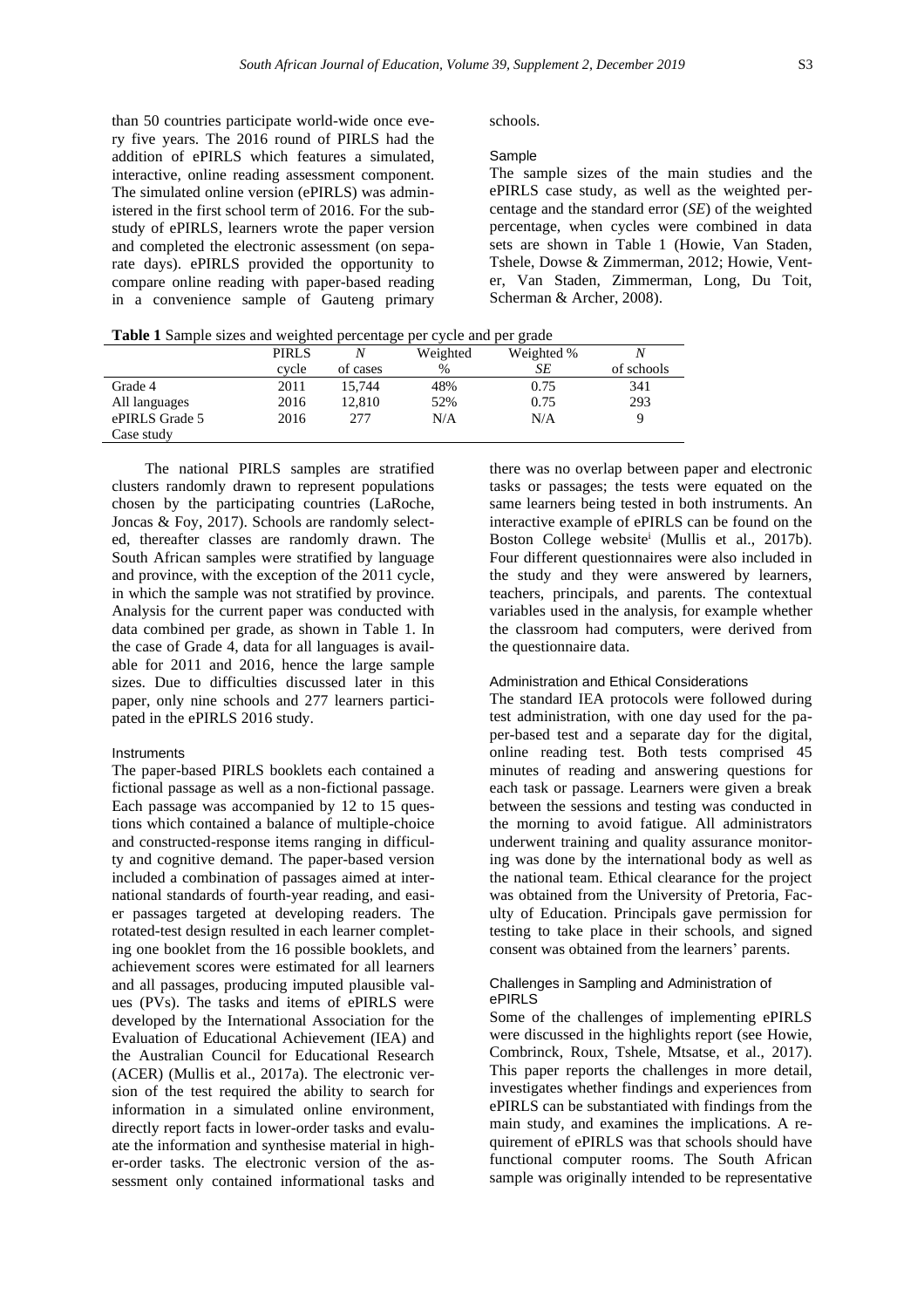of schools in Gauteng with computer facilities, where English was the language of learning and teaching (LoLT) from Grade 1. Initially, a database was obtained from the GDE. The list contained 2,161 schools; after eliminating high schools and adult centres, 236 schools remained.

Verification with schools revealed that many of the schools had been assigned the incorrect medium of instruction (language) and even though all the schools on the list should have had ICT capacity, many did not. Liaising with the GDE eventually revealed that accurate databases of ICT capacity were not available. After telephone conversations with the schools the list was reduced to 36 schools. According to the protocol for the international study, Statistics Canada drew a random sample of 25 schools in Gauteng. However, after school visits it emerged that the LoLT and availability of ICT equipment had been reported incorrectly at even more schools. Eventually, 15 schools were invited to participate and nine agreed. The fact that a representative sample could not be tested had the unfortunate consequence that South Africa was excluded from the international report. Despite schools having computer laboratories, functionality was limited or non-existent in many schools. Therefore, the ePIRLS team had to rent laptops to take to schools, which escalated the cost of the study. During the study it was also discovered that four of the nine schools had not used their computer rooms in the last three years. The result of inactive ICT usage was observed during fieldwork; learners sometimes struggled to use the mouse and respond to the interactive content. Learners in schools where computers rooms were not used, did not read better on paper than online, which is attributed to the fact that both online and paper-based reading are closely linked and that neither of the skills had been adequately developed.

#### Data Analysis

The initial descriptive analysis was conducted using the IEA's International Database (IDB) Analyzer software, which functions in conjunction with the Statistical Package for the Social Sciences (IBM Corp., 2017; IEA, 2018). The mean achievement derived from the PIRLS comprehension are the PVs on a scale of 0 to 1,000 with a standard deviation of 100. IDB Analyzer runs statistical tests, while accounting for standard errors, weighting the sample appropriately and combining the plausible values (Foy, 2018; IEA, 2018). IDB Analyzer was used to generate descriptive statistics of ICT availability for the larger samples as well as the ePIRLS multiple case study.

Multilevel modelling (MLM) was conducted using the Hierarchical Linear and Nonlinear Modeling Program (HLM 7) to control for betweenschool variance (Raudenbush, Bryk & Congdon, 2013). In South Africa, between-school variance

tends to be large due to the heterogeneous population, socioeconomic factors and complex schooling system (Van Staden, 2010; Van Staden & Howie, 2014). Consequently, models that consider the nested nature of the sample are necessary when the intraclass correlation coefficient (ICC) exceeds 5% (Arends, Winnaar & Mosimege, 2017; Huta, 2014).

Multilevel models were built for the Grade 4 data, with two separate models, one for 2011 and another for 2016 (see Table 1 for sample sizes). The models included the socioeconomic composition of the school, computer availability for learners to use in the school (from the principal questionnaire) as well as computers for class use (from the teacher questionnaire). The availability of a school library and a classroom library was included in the model as an additional control for paperbased reading resources. Weighting was calculated to represent the probability of the within-cluster units by multiplying all design weights and nonresponse adjustment, as recommended by Asparouhov (2006) and Stancel-Piątak and Desa (2014). To draw conclusions about the overall population, grand mean centring was used for all the variables at level 2 (Hoffman & Gavin, 1998; Raudenbush & Bryk, 2002; Snijders & Bosker, 1999; Stancel-Piątak, Mirazchiyski & Desa, 2013).

Economic variables included in the model were school location and school socioeconomic composition to account for learner background. Being exposed to an African language in the Foundation Phase, versus attending an English or Afrikaans school, was included as a variable that indicates both language background and socioeconomic status (SES). Attending a school where the LoLT is an African language or attending an English or Afrikaans LoLT school was specifically included as a predictor, because during the sampling of ePIRLS it was found that African LoLT schools were the most unlikely to have ICT resources. Afrikaans and English LoLT schools were grouped together due to their linguistic similarities and shared historical advantages. The African LoLT schools were grouped together as local languages due to their history and the fact that they differ linguistically from the European languages. It is acknowledged that Afrikaans can be classified as an African language due to its development in South Africa, but in this study it has been grouped with English.

The school reading literacy environment was measured by whether the school had a library and classrooms had reading corners or libraries (paperbased resources). The availability of computers or tablets for learners to use in the school and the classroom was included as digitally-based resources. Considering the large gender disparity in reading literacy, the gender of the child was included as a control variable in the model. The presence of computers or tablets does not necessarily imply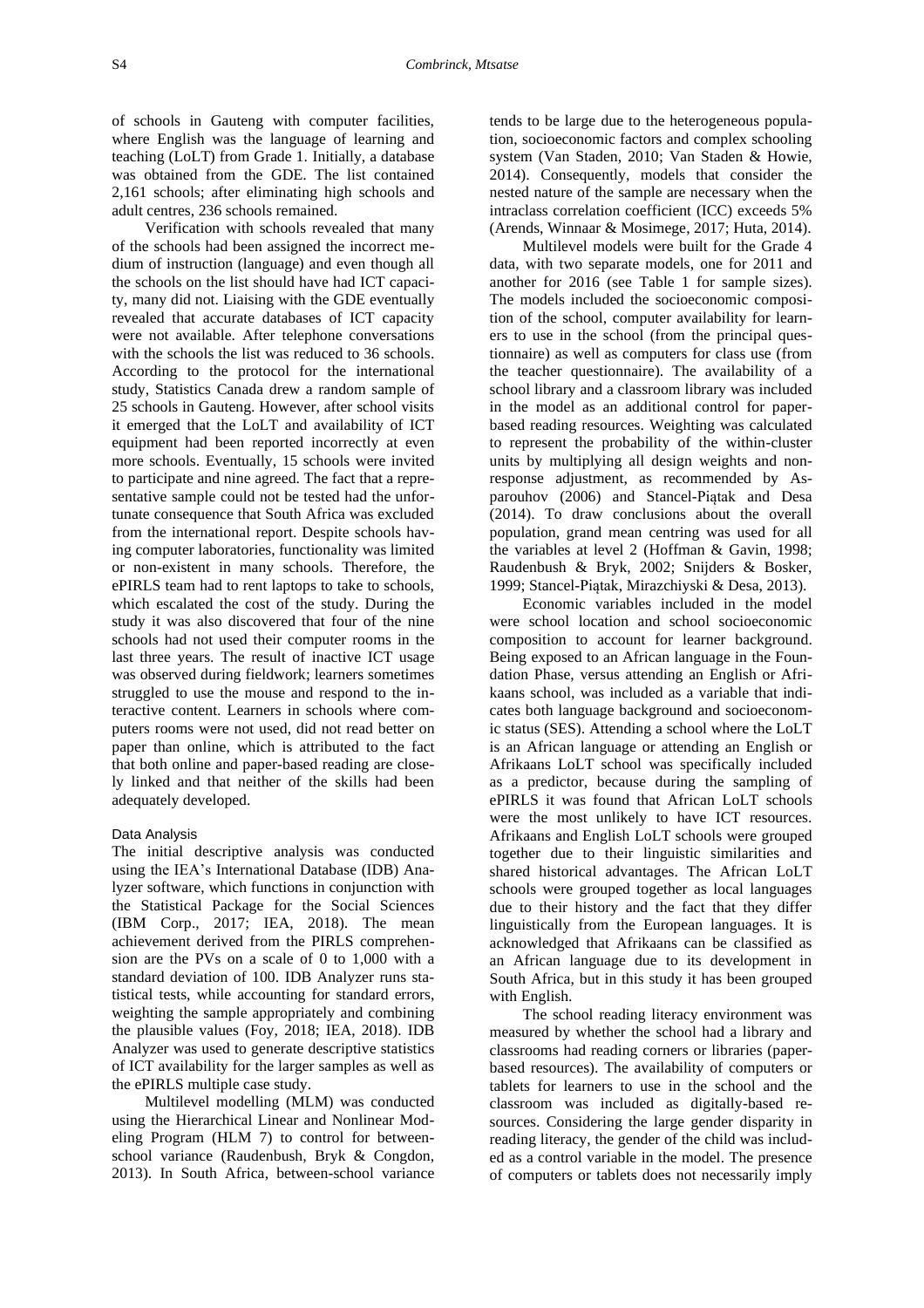that they are being used. For this reason, another model was built for schools where classroom computers or tablets were present to estimate the effect of regularly using these ICT resources.

Missing data can be problematic in multilevel modelling (Raudenbush et al., 2013). The variables derived from the school (principal questionnaire) had relatively large percentages of missing data; a total of 21% of the responses were missing for 2011 Grade 4 data, and 32% were missing for 2016. The combined cycles had as much as 26% of data missing regarding the variable of computers being available for learners' use in the school. The teachers' responses on computer availability for the classroom had an average of 7% missing data for each of the cycles. Full information maximum likelihood (FIML) estimation, using IBM Amos, was used to estimate missing values (Arbuckle, 2014, 2017; Enders & Bandalos, 2001; Schminkey, Von Oertzen & Bullock, 2016). FIML provides unbiased estimates that are equivalent to multiple imputation (MI) in large samples (Ferro, 2014). The missing data models included predictors which had correlations above .40 with the outcome variables (Enders, 2010). Effect sizes in multilevel models are estimated with the proportion of explained variance (PEV), equivalent to the traditional  $r^2$ . The PEV of the null model represents the magnitude of variance that can be explained by school differences, whereas the unstandardized regression coefficients, shown in Table 4 and Table 5, represent the magnitude of the fixed effects, using the pertinent predictors (Lorah, 2018). It should be noted that the student weight of the ePIRLS data was set to 1 in the analysis, as the sample is not representative of any population. Therefore, means may differ slightly from the highlights report, where weights had not been changed.

Grade 4 national sample in terms of the availability of general ICT and paper-based resources (Table 4), as well as a model built only for classrooms where teachers reported having computers or tablets (Table 5). A multiple linear regression model was built for the results of the ePIRLS multiple case study in Table 7.

# Attending an African Language School Versus an Afrikaans or English School

Among the challenges described earlier in this paper, the researchers found that, when a school's LoLT was an African language, the school tended to report no computer facilities or access to tablets. This led the researchers to suspect that there is a divide in ICT availability between African language schools and non-African language schools. To investigate whether the experiences during the multiple case study are supported by the main study, a variable was created to dichotomise writing the assessment in an African language school, as compared to writing in an Afrikaans or English school. While language in this dichotomisation is closely related to socioeconomic status, there are also potentially broader reasons for the divide, such as cultural elements (reading culture), historical disadvantage, and managerial issues within the school system. The divide between African LoLT schools (historically black schools) and English and Afrikaans LoLT schools (historically white schools) remains controversial and incendiary, but the research in this paper finds that issues of inequality persist between the two types of schools. Therefore, the variable was included for scientific reasons but also for the social implications.

The current status of ICT availability for Grade 4s as reported by principals and teachers of African and non-African LoLT schools, is shown in Table 2.

# **Results**

Results are shown for the MLM models of the

| <b>Table 2 ICT</b> availability reported per cycle by African and non-African language schools |  |  |
|------------------------------------------------------------------------------------------------|--|--|
|------------------------------------------------------------------------------------------------|--|--|

|                              |                    | 2011 | 2016 |
|------------------------------|--------------------|------|------|
| African language schools     | School computers   | 51%  | 33%  |
|                              | Classroom computer | 19%  | 7%   |
| English or Afrikaans schools | School computers   | 76%  | 61%  |
|                              | Classroom computer | 31%  | 9%   |

With each subsequent cycle of PIRLS participation, both principals and teachers reported less ICT availability. A large and significant difference between ICT availability as reported by African LoLT language schools and English or Afrikaans LoLT schools also existed.

Table 3 shows how many principals reported the presence of a school library and how many teachers reported classroom libraries or reading corners. As is the case with the ICT resources, a decline in paper reading materials was reported between the cycles.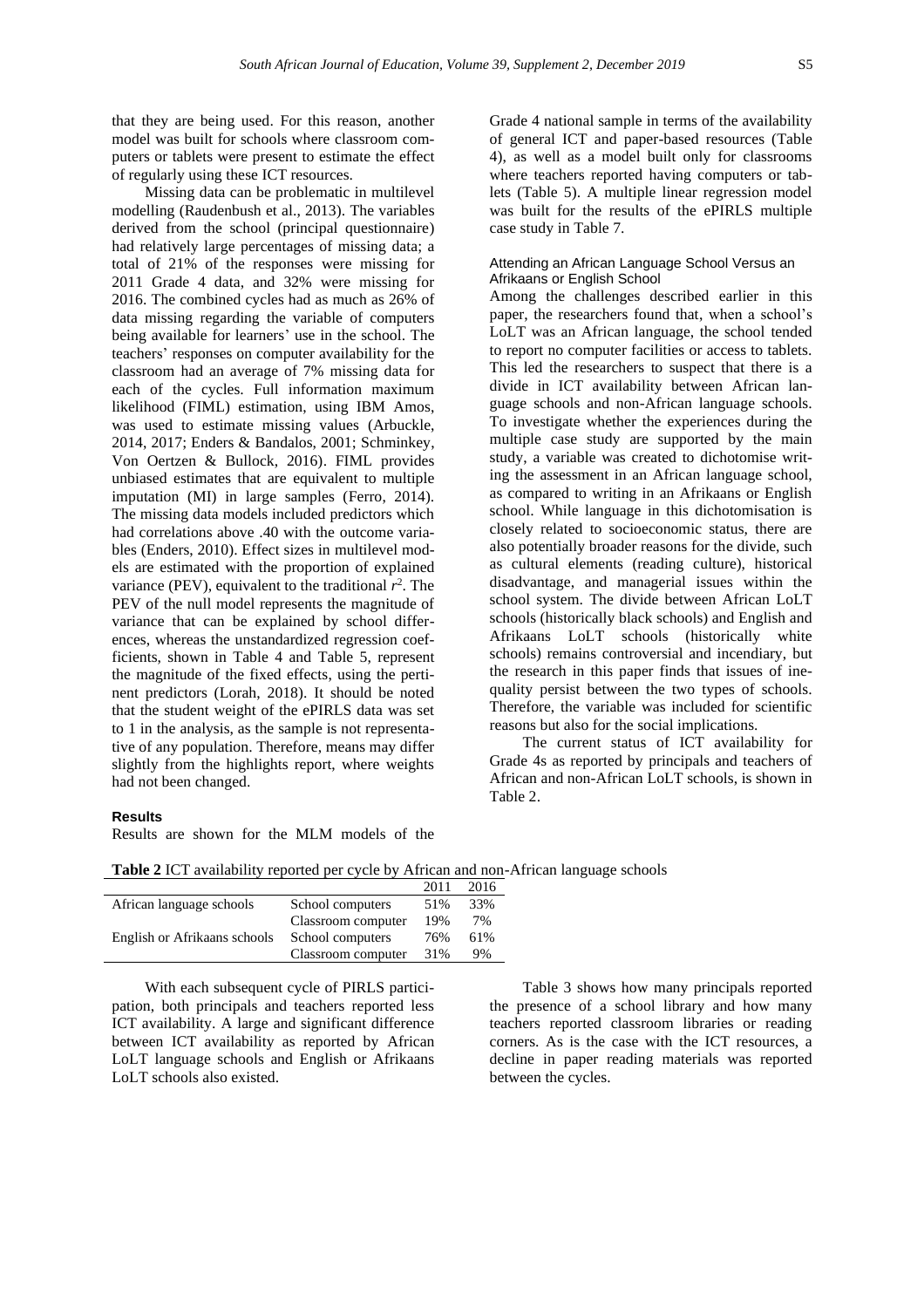**Table 3** Paper-based resources reported per cycle for African and non-African language schools

|                              |                   | 2011 | 2016 |
|------------------------------|-------------------|------|------|
| African language schools     | School library    | 34%  | 31%  |
|                              | Classroom library | 60%  | 39%  |
| English or Afrikaans schools | School library    | 63%  | 58%  |
|                              | Classroom library | 79%  | 66%  |

ICT Availability and Use as Predictor of Reading Literacy Achievement

In Table 4 the multilevel models of the Grade 4 national samples are shown, with the model of the 2011 cycle on the left and the 2016 cycle on the right. The null model is shown first to account for

between-school variance, which predicted 55% of the variance in the 2011 cycle and 41% of variance in the 2016 cycle. The models in Table 4 are based on the full Grade 4 national sample; in 2011 the representative sample included 15,744 learners and in 2016 a total of 12,810 learners participated.

|                                               | 2011 Grade 4 |                              |       | 2016 Grade 4 |                              |          |       |         |
|-----------------------------------------------|--------------|------------------------------|-------|--------------|------------------------------|----------|-------|---------|
|                                               |              | <b>PIRLS</b> National Sample |       |              | <b>PIRLS</b> National Sample |          |       |         |
| Fixed effects                                 | $PEV**$      |                              | SE    |              | PEV**                        | ß        | SE    |         |
| Null model                                    | 54.97%       | 318.49                       | 5.08  | $0.00*$      | 40.64%                       | 318.22   | 4.29  | $0.00*$ |
| Learner level (within)                        |              |                              |       |              |                              |          |       |         |
| Gender                                        |              | $-33.62$                     | 2.37  | 0.00         |                              | $-50.30$ | 2.48  | $0.00*$ |
| School level (between)                        | 40.13%       |                              |       |              | 24.36%                       |          |       |         |
| SES school composition                        |              | 4.32                         | 9.48  | 0.65         |                              | 32.41    | 8.25  | $0.00*$ |
| LoT*** African vs Eng/Afr                     |              | 76.70                        | 11.72 | $0.00*$      |                              | 43.15    | 11.23 | $0.00*$ |
| School location                               |              | 19.80                        | 6.52  | $0.00*$      |                              | 15.43    | 4.94  | $0.00*$ |
| Province                                      |              | 2.83                         | 2.11  | 0.18         |                              | 4.18     | 1.68  | $0.01*$ |
| School computers                              |              | 1.91                         | 10.09 | 0.85         |                              | $-16.99$ | 11.37 | 0.14    |
| Classroom computers                           |              | 10.96                        | 11.94 | 0.36         |                              | 35.59    | 15.02 | $0.02*$ |
| Classroom library                             |              | 10.93                        | 11.28 | 0.33         |                              | 5.81     | 9.67  | 0.55    |
| School library                                |              | 18.04                        | 9.96  | 0.07         |                              | $-4.25$  | 8.20  | 0.61    |
| $PEV^{**} = Null$ model - Estimated model (%) | 14.84%       |                              |       |              | 16.28%                       |          |       |         |

*Note*. \*Significant, *p* < 0.05; \*\*Proportion of explained variance; \*\*\*LoT = Language of Test. β = Unstandardized regression coefficients on scale of 0–1000.

In 2011 the teachers of 22% of learners  $(n = 3,088)$ , and in 2016 the teachers of 8% of learners ( $n = 861$ ) reported that classroom computers or tablets were available for reading lessons. Teachers were also asked how often the classroom computers were used to *look up information on the internet*, *read stories or other texts on the computer* or *use the computer to write stories or other texts*. Based on category functioning, the responses were coded as *Less than once a month* and *Weekly or daily*. In 2011, 66% of the learners whose classrooms had computers were in African language schools and this percentage was 71% in 2016. Considering that African langvuage LoLT schools were the least likely to have access to ICT resources, the variable of being in an African LoLT language school, or not, was once again included in the model. In Table 5 the results of the model for schools where teachers reported the availability of computers are shown for the 2011 sample and 2016 samples respectively.

| <b>Table 5 ICT</b> usage as predictor of reading literacy achievement |  |  |  |  |  |
|-----------------------------------------------------------------------|--|--|--|--|--|
|-----------------------------------------------------------------------|--|--|--|--|--|

|                                                  | 2011 Grade 4 |                       |      | 2016 Grade 4 |                              |          |       |         |
|--------------------------------------------------|--------------|-----------------------|------|--------------|------------------------------|----------|-------|---------|
|                                                  |              | PIRLS National sample |      |              | <b>PIRLS</b> National sample |          |       |         |
| Fixed effects                                    | $PEV**$      |                       | SЕ   |              | $PEV**$                      |          | SЕ    |         |
| Null model                                       | 63.67%       | 337.06                | 9.46 | $0.00*$      | 54.64%                       | 363.39   | 11.8  | $0.00*$ |
| Learner level (within)                           |              |                       |      |              |                              |          |       |         |
| Gender                                           |              | $-33.61$              | 4.32 | $0.00*$      |                              | $-42.16$ | 6.52  | $0.00*$ |
| School level (between)                           | 41.70%       |                       |      |              | 30.68%                       |          |       |         |
| LoT*** African vs Eng/Afr                        |              | 148.09                | 21.7 | $0.00*$      |                              | 138.47   | 30.18 | $0.00*$ |
| Look up information on the internet              |              | -73.56                | 27.7 | $0.01*$      |                              | $-8.38$  | 31.23 | 0.79    |
| Read stories or other texts on the computer      |              | 26.41                 | 30.4 | 0.39         |                              | 9.44     | 19.47 | 0.63    |
| Use the computer to write stories or other texts |              | 51.6                  | 32.7 | 0.12         |                              | $-31.36$ | 28.58 | 0.29    |
| $PEV^{**} = Null$ model - Estimated model (%)    | 21.97%       |                       |      |              | 23.96%                       |          |       |         |

*Note*. \*Significant, *p* < 0.05; \*\*Proportion of explained variance; \*\*\*LoT = Language of Test. β = Unstandardized regression coefficients on scale of 0–1000.

No statistically significant difference was found between the mean achievements of paper-based reading compared to online reading (shown in Figure 1). This is not surprising as the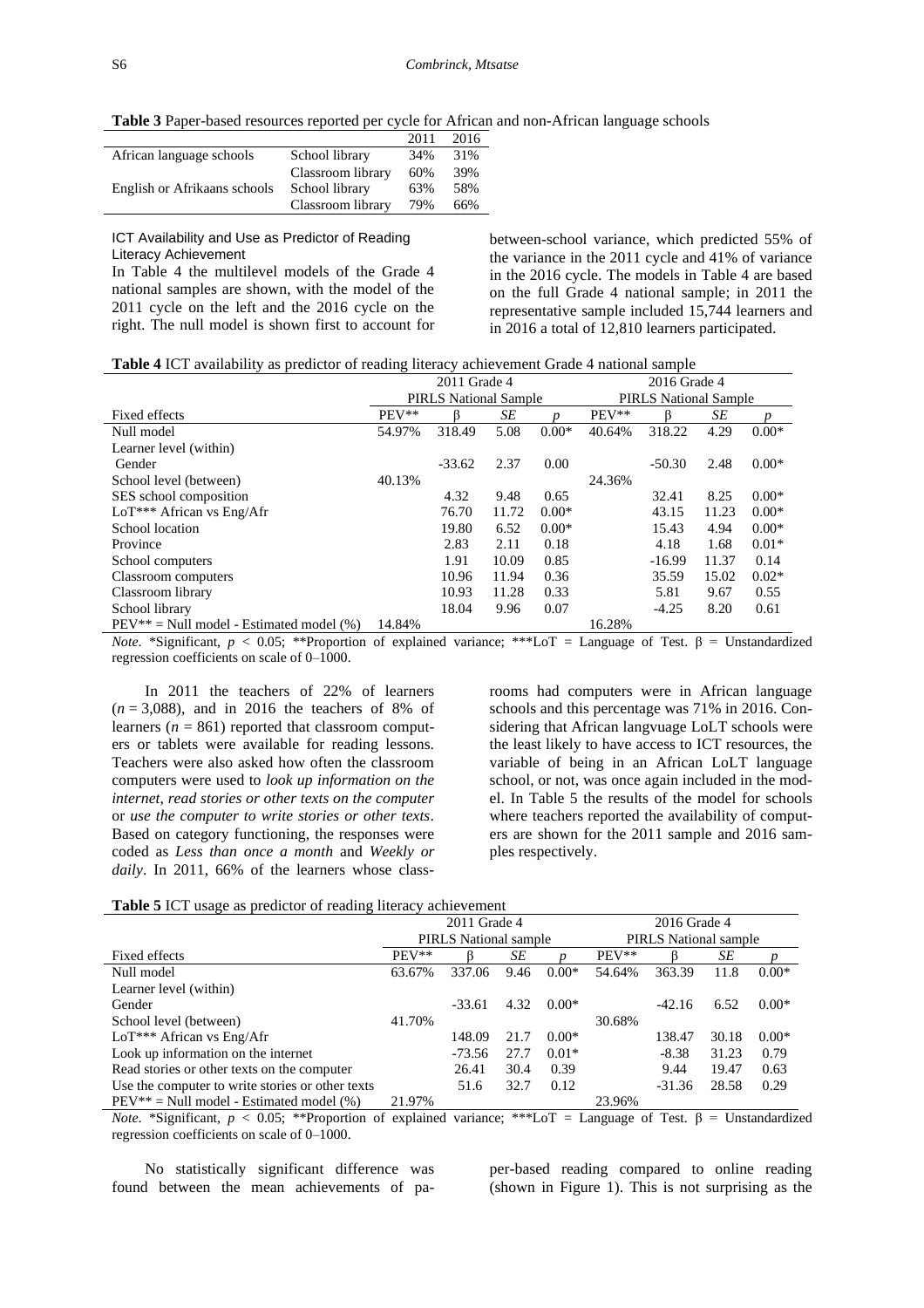two types of reading were highly correlated in the South African multiple case study, *r* = .87

 $(p = .000)$ . Therefore, predictors were expected to be similar for the two types of reading.



**Figure 1** ePIRLS online mean achievement and PIRLS paper-based achievement

Schools who had not used their ICT resources in the last three years were classified as not using ICT; the descriptive statistics for the variables

included in the multiple linear regression model are shown in Table 6.

| Table 6 Descriptive statistics of ePIRLS linear regression model predictors |  |
|-----------------------------------------------------------------------------|--|
|-----------------------------------------------------------------------------|--|

| Categories           | Codes | 2016 % |
|----------------------|-------|--------|
| Girl                 |       | 43%    |
| Boy                  |       | 57%    |
| Low self-efficacy    |       | 4%     |
| Medium self-efficacy |       | 38%    |
| High self-efficacy   |       | 58%    |
| No                   |       | 42%    |
| Yes                  |       | 58%    |
|                      |       |        |

*Note*. Percentage unweighted.

Learners reporting self-efficacy in using computers could be related to whether or not the school had used the computer room in the last three years. When self-reported efficacy of learners in schools that use their ICT resources was compared to the four schools that did not use it, only small differences were found (see Figure 2). Only 1% of learners in schools that used computer laboratories reported low self-efficacy, whereas 9% of learners in schools that did not use their computer rooms had

low self-efficacy. The self-efficacy scale was generated by the IEA and based on items which included: asking learners to rate whether they were good at using computers, good at typing and whether it was easy for them to find information on the internet (Mullis et al., 2017a). Multicollinearity was not problematic as the correlation between computer self-efficacy and being in a school using the computer room was small  $(r = .11; p = .20)$ .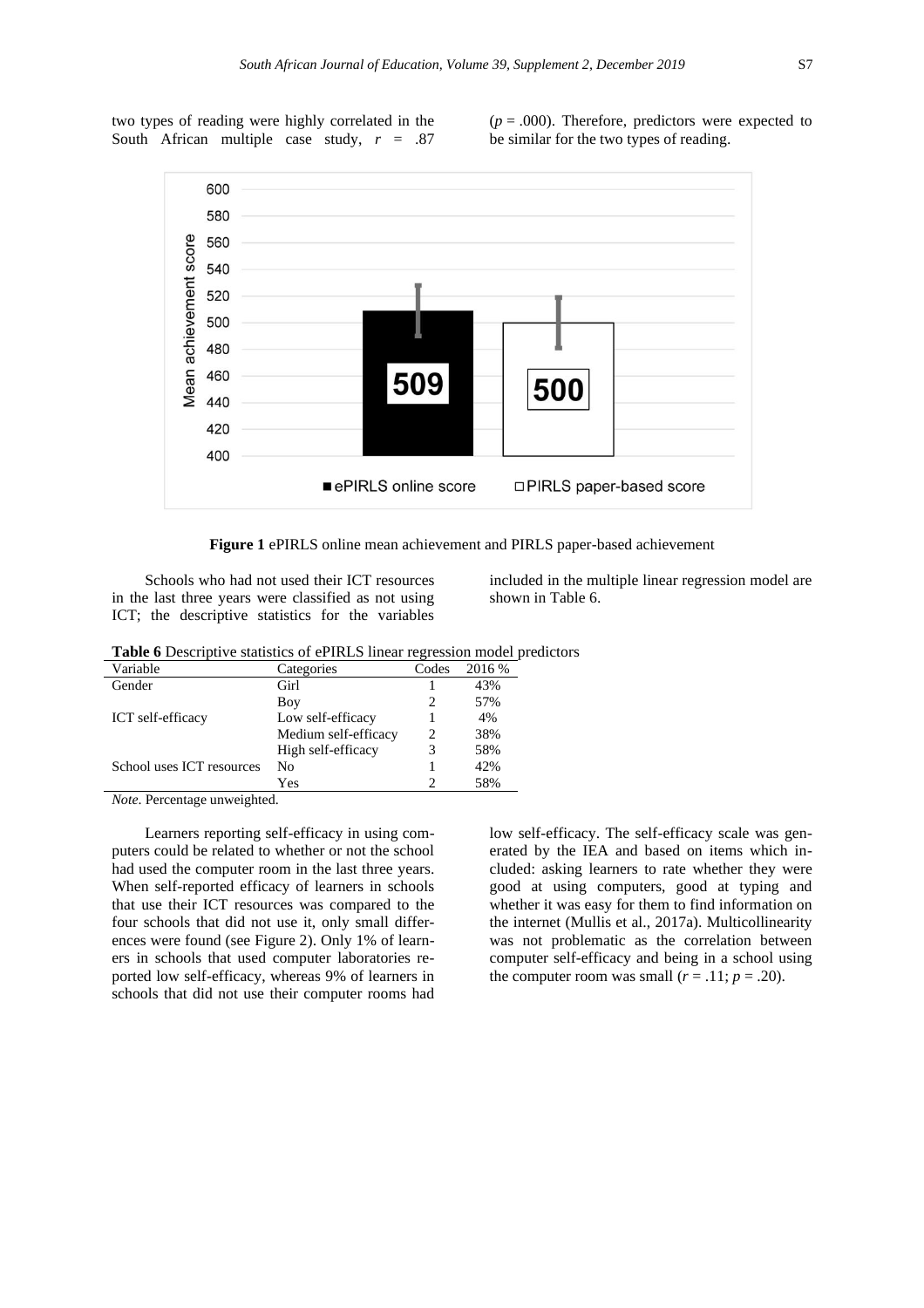

**Figure 2** Self-efficacy reported in schools where computer labs were used versus those where they were not

To gain insight into factors that predict paperbased reading and online reading, a multiple re-

gression model was built for the 277 learners who participated in ePIRLS (shown in Table 7).

**Table 7** ePIRLS multiple regression model

|                                                                                                                                    | Paper-based reading score |       |           | Online reading score |       |           |
|------------------------------------------------------------------------------------------------------------------------------------|---------------------------|-------|-----------|----------------------|-------|-----------|
|                                                                                                                                    | $R^2 = 19$                |       |           | $R^2 = .21$          |       |           |
|                                                                                                                                    |                           | SЕ    |           |                      | SЕ    | r*        |
| (CONSTANT)                                                                                                                         | 556.02                    | 18.94 | $29.36**$ | 568.3                | 17.74 | $32.03**$ |
| School uses ICT                                                                                                                    | 80.51                     | 23.96 | $3.36**$  | 90.98                | 21.81 | $4.17**$  |
| Gender (girl/boy)                                                                                                                  | $-16.31$                  | 20.68 | $-0.79$   | $-12.63$             | 21.85 | $-0.58$   |
| ICT self-efficacy                                                                                                                  | 16.31                     | 9.02  | 1.81      | 17.27                | 7.52  | $2.30**$  |
| $N_{\text{obs}}$ *1.06 $\times$ + $\times$ 1.06 $\times$ p $\times$ 0.05 ** 2.50 $\times$ + $\times$ 2.50 $\times$ p $\times$ 0.01 |                           |       |           |                      |       |           |

 $0.05$ . \*\*2.58 > *t* < -2.58  $\approx$  *p* < 0.01.

The results of ePIRLS  $(n = 277)$  cannot be generalised to any population because a representative sample was not drawn. The results of the 2016 ePIRLS multiple case study are intended to provide some insight into the predictors that are related to paper-based and online reading.

#### **Discussion**

When the influence of ICT availability, using the national Grade 4 samples, was examined, the availability of computers for learners' use in schools was not a significant predictor of paper-based reading literacy achievement in either of the two cycles. In the 2016 sample, classroom computers were significant ( $\beta = 35.59$ ; *SE* = 15.02) but the 2011 model did not show the same significance. It should be acknowledged here that having access to resources, such as school libraries and computers or tablets, does not necessarily mean the resources will be used or that teachers have the required pedagogical knowledge to integrate these resources into teaching and learning (Mathevula & Uwizeyimana, 2014; Paton-Ash & Wilmot, 2015). The strongest significant predictor was attending an African language school or attending a non-African language school, predicting 76.70 (*SE* = 11.72) score points in the 2011 cycle and 43.15  $(SE = 11.23)$  score points in the 2016 cycle. Attending an Afrikaans or English LoLT school could increase reading literacy achievement by more than a year of schooling (half a standard deviation) when other factors are fixed.

Gender was the second strongest predictor, with girls achieving as much as  $33.62$  (*SE* = 2.37) score points more than boys in 2011, and in 2016 the difference increased to 50.30 ( $SE = 2.48$ ) score points (half a standard deviation). Globally, the reading literacy disparity between boys and girls in early grades has been documented for decades (Brozo, Sulkunen, Shiel, Garbe, Pandian & Valtin, 2014; Marinak & Gambrell, 2010; Zuze & Reddy, 2014). The increasing gender gap was also noted in the international report for two countries, South Africa and Saudi Arabia, which have the largest disparities between boys and girls in PIRLS (Mullis et al., 2017b). School location was also a significant predictor and living in a deep rural area or township could mean that learners achieved as much as  $19.80$  (*SE* = 6.52) score points less than those in urban areas in the 2011 study and 15.43  $(SE = 4.94)$  score points less in the 2016 cycle. Having a school library and having a classroom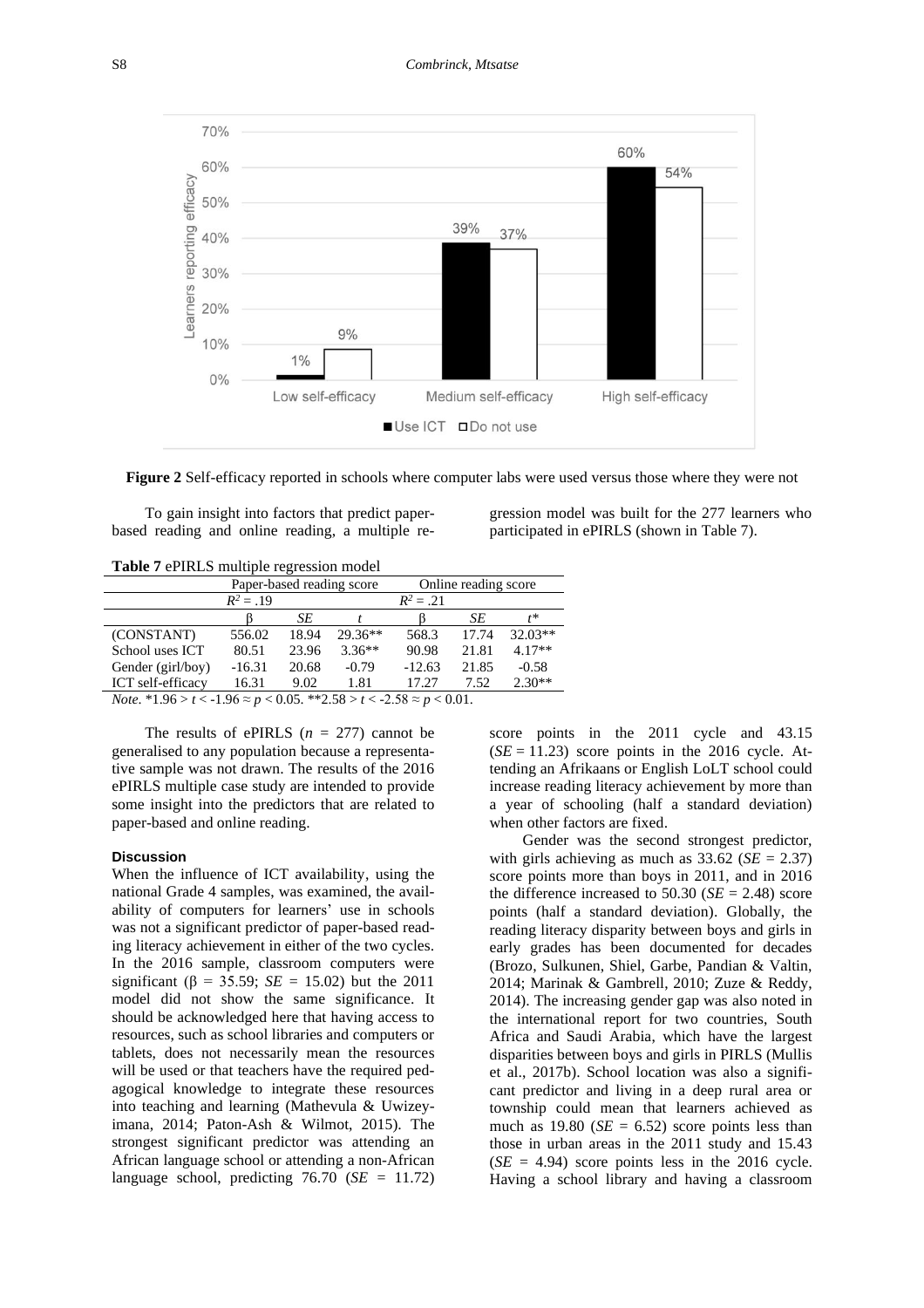library did not significantly predict paper-based reading achievement in either cycle when other predictors were fixed. Access to ICT for teaching and learning in South Africa is still associated with the SES of both schools and learners (Howie, 2010; Meyer & Gent, 2016; Sithole, Moses, Davids, Parker, Rumbelow, Molotja & Labadarios, 2013), and ICT uptake in schools remains lower than targets set by educational departments (Padayachee, 2017).

The 2011 and 2016 models explained 15–16% of variance in reading achievement once school variances were deducted (PEV). For the small percentage of schools where computers or tablets were available in classrooms (22% in 2011 and 8% in 2016), regular use of these resources was not a significant predictor of reading literacy achievement (paper-based). The exception was using computers to regularly look up information on the internet in the 2011 results. However, the regular use of computers to look up information in the 2011 cycle predicted a large, significant decrease in score points ( $\beta$  = -73.56; *SE* = 27.02). This result may be due to the fact that the majority (71%) of teachers said that they used the computers less than once a month, or it may be a spurious finding. Using the computers to read stories or other text and write stories or texts weekly did not significantly predict increased reading literacy achievement. Teacher responses to PIRLS questionnaire items can be excessively positive, and an overreporting of activities has been found in secondary analysis of data when followed up with case studies (Van Staden & Zimmerman, 2017; Zimmerman, 2010). Therefore, no conclusions can be drawn from the fact that the reported regular use of ICT did not predict increased scores. The ICT usage models explained 23–24% of reading literacy achievement when controlling for between-school variance. Both of the multilevel models (Table 4 and Table 5) show that demographic predictors, such as gender, socioeconomic composition of the school, school location, and language of instruction are large, significant predictors of reading achievement. Issues of language as well as a lack of economic empowerment continue to be major inluences on learning (Van der Berg, Spaull, Wills, Gustafsson & Kotzé, 2016).

In the ePIRLS linear regression model, the notion of schools using their ICT resources was the largest significant predictor of both paper-based and online reading achievement. Due to the small sample size and large amount of missing data for the questionnaire (more than 50%), contextual variables such as school SES composition could not be included in the model. Consequently, schools that use their computer laboratories may be the schools that are more functional, have learners from more advantaged backgrounds, implying general economic and social advantages, which are not accounted for in the model. Only English language schools in urban areas were used in the multiple case study, further limiting conclusions and comparisons, which is why models were built for the national sample. The ePIRLS multiple case study regression models explained 19% of the variance in paper-based reading and 21% of the variance in online reading. If a more complex and representative sample could have been drawn, more demographic variables and questionnaire items could have been used to strengthen the models.

# **Conclusion and Implications**

In each subsequent cycle of PIRLS, South African principals and teachers reported less access to ICT resources in schools and classrooms than had been reported in the previous cycle. In 2011 principals of 55% of Grade 4 learners said that school computers were available for learning. By 2016 the principals of 44% of the Grade 4 learners reported ICT availability – a significant reduction. In 2011, teachers of 22% of the learners said that classroom computers were present; by 2016 the number of teachers reporting classroom computers (or tablets) had been reduced to 8%. When taking into consideration that many South African schools in rural areas still lack basic infrastructure, such as flushing toilets or electricity, the obstacles in providing ICT capacity to schools are understandable (Fisher, J, Bushko & White, 2017). Overcrowded classrooms, curriculum overload, and teachers not being equipped to use ICT are further reasons cited for the slow implementation of ICT in schools (Fisher, J et al., 2017; Mathevula & Uwizeyimana, 2014; Padayachee, 2017).

The PIRLS main study was designed to be representative of the Grade 4 population in South Africa, and conclusions can be drawn that ICT availability in primary schools may be declining nationally. The world is becoming increasingly digitised, but South African schools, especially those in disadvantaged communities, are experiencing a decrease in access to ICT resources. There may be a large portion of South African learners who complete their schooling with limited exposure to computers and limited opportunity to gain online reading literacy skills.

The same decline in resources was observed regarding paper-based reading material despite the importance of school and classroom libraries in promoting reading literacy skills (Howie & Chamberlain, 2017). There was a slight reduction in school libraries and a large reduction in classroom libraries/reading corners being reported. Classroom libraries were reported for 70% of Grade 4 learners in 2011 and this dropped to 54% in 2016. When dichotomising the sample according to African language schools and non-African language schools, the digital divide is larger. African language schools are significantly  $(p < 0.01)$  less likely to have school computers (51% in 2011 and 33%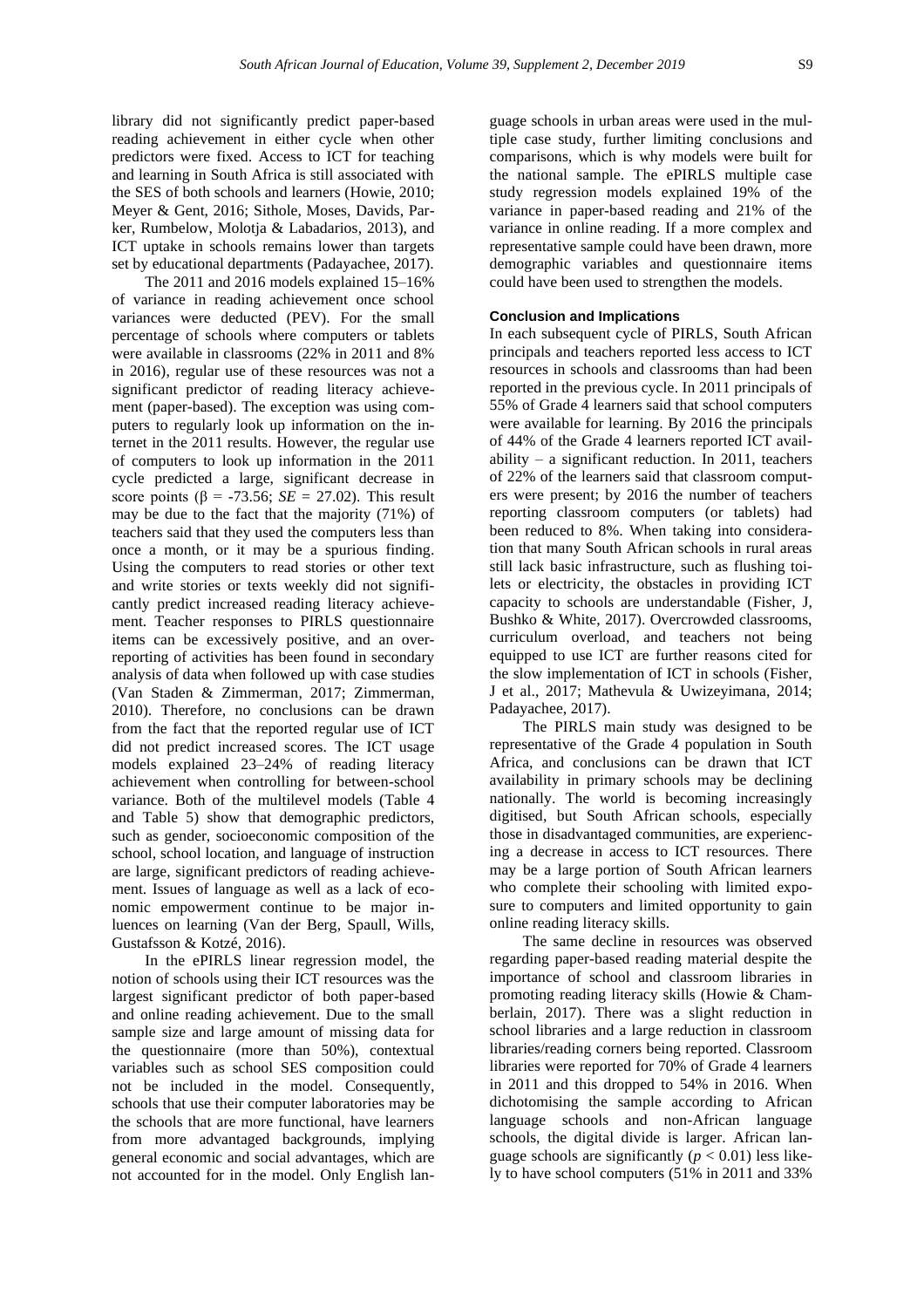in 2016) when compared to Afrikaans and English schools (76% in 2011 and 61% in 2016). The same pattern holds for paper-based resources; a third of African language schools reported school libraries in both cycles, whereas two-thirds of English and Afrikaans schools reported having a school library. The gap in digital access in the country is evident, not only by learners' SES, but also by school language. We found that the school's LoLT from Grade 1 to 3 predicts the reading performance of Grade 4 learners. After more than twenty-four years of democracy and promotion of a multilingual education system, the language of learning still predicts limited access to libraries, reading material, and ICT facilities in African language schools.

Despite a reported decline in electronic and paper resources for learning and teaching, neither ICT availability nor books are significant predictors in the models, once other contextual factors are considered. Significant predictors of Grade 4 reading literacy included LoLT of the school, school location (rurality), learners' socioeconomic background, and gender. Even when classrooms did have computers or tablets, regular use did not predict increased scores. This paper is based on the argument that 21st century online literacy reading skills are crucial for modern day readers and the demands learners will face in higher education and the world of work (Breytenbach, 2013; Maneschijn, Botha & Van Biljon, 2013; OECD, 2015b). South African ePIRLS scores show that paper-based

Policy Implications Emerging from the Study

- Challenges 1) **Low reading literacy skills both on paper and**  digitally. A lack of basic reading skills affects c in early grades and transmits into later grades. The problem has detrimental long-term consequence
- 2) **Insufficient school monitoring of ICT capacity** use. Inaccurate databases of schools and their IC capacity, quality, and use. This could be linked insufficient monitoring of school functioning in general.
- 3) African language schools have significantly less access to both paper and digital reading resources. African language schools report significantly lea school and classroom libraries as well as a lack capacity. This is associated with greater poverty lower reading literacy achievement.
- 4) A lack of classroom and school integration of resources: This study shows that even when IC resources were available, teachers and schools d always integrate the resources into teaching and learning.
- 5) **Insufficient maintenance of ICT resources:** H the schools in the ePIRLS study had some ICT but had not used their resources in the last three The main reasons included outdated, insufficient and/or non-functional equipment.

reading highly correlates to online reading and strengthening the former could develop the latter. But results from this paper show that South Africa still faces significant challenges in terms of developing both paper-based and online reading skills due to issues of poverty, historical disadvantage, and the gender gap. A reading literacy culture is unlikely to develop when vulnerable populations continue to face issues of basic survival. Further qualitative research is required to understand how reading literacy, both on paper and digitally, can be supported and developed in a decolonised context.

The problems experienced with implementing ePIRLS allude to the inadequate monitoring by departments in the South African education system, despite the published ICT policies and set goals. ePIRLS highlights the fact that both ICT and paperbased reading skills are not being taught to the most vulnerable populations and that resource shortages and a lack of usage continue to plague the system. The reading crisis is one of social injustice that persists. PIRLS 2021 will be the last cycle with a paper-based option. There is an increased focus on digital literacy internationally and South Africa lags behind; to our detriment and the disadvantage of learners and their future. Serious changes are required if South Africa wants to compete in the global market and give learners opportunities to contribute to the economy in the future. Policy implications that emerged from the current study are provided below as general guidelines for stakeholders to consider.

|                                         |    | Recommendations                                                                                                                                                                                                                                                          |
|-----------------------------------------|----|--------------------------------------------------------------------------------------------------------------------------------------------------------------------------------------------------------------------------------------------------------------------------|
| ł.<br>children<br>The<br>$\mathbf{S}$ . | 1) | Strengthen the learning and teaching of reading<br>literacy skills. Both paper and online reading should be<br>a focus throughout schooling, but most importantly, in<br>the early grades. Reading literacy skills should be a<br>priority in policy and practice.       |
| ty and<br>CТ<br>to                      | 2) | Update and maintain the database of school ICT<br>resources. Schools could provide the information, but<br>district or departmental confirmation would be required<br>for accuracy.                                                                                      |
| ess<br>urces.<br>SS<br>of ICT<br>≀ and  | 3) | Focus on supporting reading literacy in African<br><b>language schools.</b> Due to historical disadvantage and<br>colonisation, African language schools specifically<br>require both resources (books and digital media) as well<br>as support to use the resources.    |
| <b>ICT</b><br>'T<br>lid not             | 4) | Provide pedagogical support in addition to ICT<br>resources to maximise integration. Merely providing<br>ICT resources would not be sufficient; teachers and<br>schools need training on the use of the resources and<br>their role in teaching reading literacy skills. |
| Ialf of<br>capacity<br>years.<br>ıt.    | 5) | <b>Provide ICT resources with maintenance funding</b><br>and technical support. When ICT resources are<br>provided to schools, plans and funds should also be in<br>place to maintain equipment and update software.                                                     |
|                                         |    |                                                                                                                                                                                                                                                                          |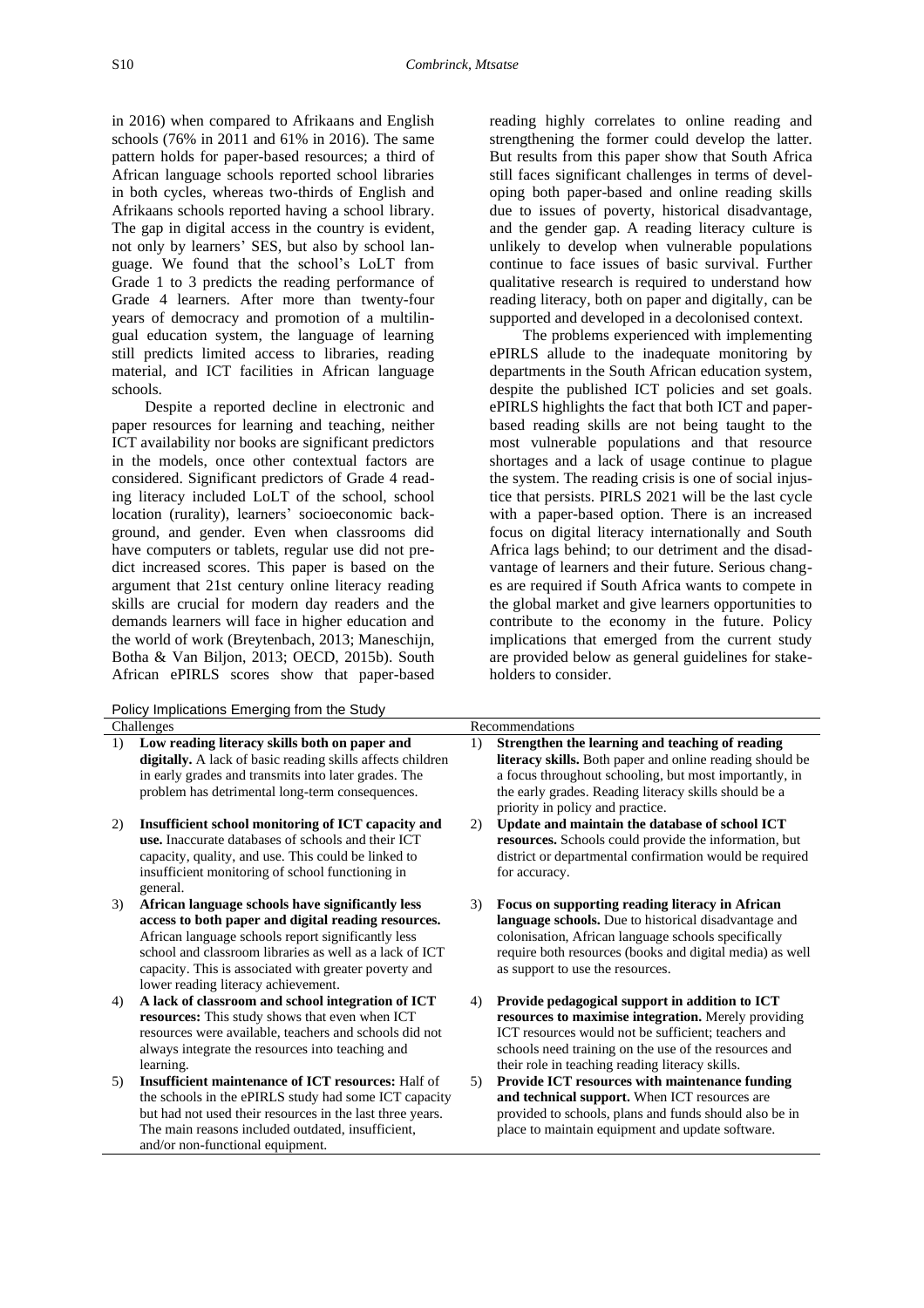#### **Acknowledgements**

We gratefully acknowledge Pierre Foy, the Director of Sampling, Psychometrics, and Data Analysis at the TIMSS & PIRLS International Study Center (Boston College) for providing invaluable statistical advice and insights. We acknowledge the Department of Basic Education (DBE) for funding PIRLS 2016 and their steadfast support.

# **Authors' Contributions**

Celeste Combrinck conducted the data analysis, wrote the methodology, results, and discussion sections. Nangamso Mtsatse contributed the introduction and literature review. The conclusions and implications were written in a joint effort.

#### **Notes**

- i. [http://timssandpirls.bc.edu/pirls2016/international](http://timssandpirls.bc.edu/pirls2016/international-results/epirls/take-the-epirls-assessment/)[results/epirls/take-the-epirls-assessment/](http://timssandpirls.bc.edu/pirls2016/international-results/epirls/take-the-epirls-assessment/)
- ii. Published under a Creative Commons Attribution Licence.
- iii. DATES: Received: 30 October 2018; Revised: 22 March 2019; Accepted: 27 April 2019; Published: 31 December 2019.

#### **References**

- Arbuckle JL 2014. *IBM® SPSS® Amos™ 23 user's guide*. Chicago, IL: IBM SPSS. Available at [http://amosdevelopment.com/download/User\\_Guid](http://amosdevelopment.com/download/User_Guide_23.pdf) [e\\_23.pdf.](http://amosdevelopment.com/download/User_Guide_23.pdf) Accessed 27 November 2019.
- Arbuckle JL 2017. *IBM® SPSS® Amos™ 25 user's guide*. Chicago, IL: IBM SPSS. Available at [http://amosdevelopment.com/download/CurrentUs](http://amosdevelopment.com/download/CurrentUserGuide_EN.pdf.%20Accessed%2027%20November%202019) [erGuide\\_EN.pdf. Accessed 27 November 2019.](http://amosdevelopment.com/download/CurrentUserGuide_EN.pdf.%20Accessed%2027%20November%202019)
- Arends F, Winnaar L & Mosimege M 2017. Teacher classroom practices and Mathematics performance in South African schools: A reflection on TIMSS 2011. *South African Journal of Education*, 37(3):Art. # 1362, 11 pages.
- <https://doi.org/10.15700/saje.v37n3a1362> Asparouhov T 2006. *General multilevel modeling with sampling weights*. Los Angeles, CA: Muthen & Muthen. Available at [www.statmodel.com/download/asparouhovgmms.p](http://www.statmodel.com/download/asparouhovgmms.pdf) [df.](http://www.statmodel.com/download/asparouhovgmms.pdf) Accessed 17 May 2018.
- Beetham H & Sharpe R (eds.) 2013. *Rethinking pedagogy for a digital age: Designing for 21st century learning* (2nd ed). New York, NY: Routledge.
- Blignaut S & Howie SJ 2009. National policies and practices on ICT in education: South Africa. In T Plomp, RE Anderson, N Law & A Quale (eds). *Cross-national information and communication technology: Policies and practices in education*. Charlotte, NC: Information Age Publishing.
- Boekhorst AK & Britz JJ 2004. Information literacy at school level: A comparative study between the Netherlands and South Africa. *South African Journal of Libraries and Information Science*, 70(2):63–71.
- Breytenbach J 2013. A critical review of ICT-enabled development influencing the quality and quantity of South African tertiary education students. PhD thesis. Pretoria, South Africa: University of Pretoria. Available at

[https://repository.up.ac.za/handle/2263/32046.](https://repository.up.ac.za/handle/2263/32046) Accessed 27 November 2019.

- Brozo WG, Sulkunen S, Shiel G, Garbe C, Pandian A & Valtin R 2014. Reading, gender, and engagement. *Journal of Adolescent & Adult Literacy*, 57(7):584–593[. https://doi.org/10.1002/jaal.291](https://doi.org/10.1002/jaal.291)
- Burnett C 2010. Technology and literacy in early childhood educational settings: A review of research. *Journal of Early Childhood Literacy*, 10(3):247–270.
- <https://doi.org/10.1177%2F1468798410372154> Chigona A, Chigona W & Davids Z 2014. Educators' motivation on integration of ICTs into pedagogy: Case of disadvantaged areas. *South African Journal of Education*, 34(3):Art. # 859, 8 pages. <https://doi.org/10.15700/201409161051>
- Christie P & McKinney C 2017. Decoloniality and "MODEL C" schools: Ethos, language and the protests of 2016. *Education as Change*, 21(3):160– 180[. https://doi.org/10.17159/1947-](https://doi.org/10.17159/1947-9417/2017/2332) [9417/2017/2332](https://doi.org/10.17159/1947-9417/2017/2332)
- Cicconi M 2014. Vygotsky meets technology: A reinvention of collaboration in the early childhood mathematics classroom. *Early Childhood Education Journal*, 42(1):57–65. <https://doi.org/10.1007/s10643-013-0582-9>
- Coiro J 2011. Predicting reading comprehension on the Internet: Contributions of offline reading skills, online reading skills, and prior knowledge. *Journal of Literacy Research*, 43(4):352–392. <https://doi.org/10.1177%2F1086296X11421979>
- De Jager K & Nassimbeni M 2002. Institutionalizing information literacy in tertiary education: Lessons learned from South African programs. *Library Trends*, 51(2):167–184. Available at [https://www.ideals.illinois.edu/bitstream/handle/21](https://www.ideals.illinois.edu/bitstream/handle/2142/8461/librarytrendsv51i2d_opt.pdf) [42/8461/librarytrendsv51i2d\\_opt.pdf.](https://www.ideals.illinois.edu/bitstream/handle/2142/8461/librarytrendsv51i2d_opt.pdf) Accessed 23 November 2019.
- Department of Education 2004. White Paper on e-Education: Correction notice. *Government Gazette*, 470(26734):1–13, August 26. Available at [https://www.westerncape.gov.za/text/2004/11/ch1\\_](https://www.westerncape.gov.za/text/2004/11/ch1_introduction_26734.pdf) [introduction\\_26734.pdf.](https://www.westerncape.gov.za/text/2004/11/ch1_introduction_26734.pdf) Accessed 20 July 2015.
- Enders CK 2010. *Applied missing data analysis*. New York, NY: The Guilford Press.
- Enders CK & Bandalos DL 2001. The relative performance of full information maximum likelihood estimation for missing data in structural equation models. *Structural Equation Modeling*, 8(3):430–457.
- Ferro MA 2014. Missing data in longitudinal studies: Cross-sectional multiple imputation provides similar estimates to full-information maximum likelihood. *Annals of Epidemiology*, 24(1):75–77. <https://doi.org/10.1016/j.annepidem.2013.10.007>
- Finch B & Arrow AW 2017. Digital technologies in the literate lives of young children. In CJ McLachlan & AW Arrow (eds). *Literacy in the early years: Reflections on international research and practice*. Singapore: Springer. [https://doi.org/10.1007/978-](https://doi.org/10.1007/978-981-10-2075-9) [981-10-2075-9](https://doi.org/10.1007/978-981-10-2075-9)
- Fisher J, Bushko K & White J 2017. *Blended beyond borders: A scan of blended learning obstacles and opportunities in Brazil, Malaysia, & South Africa*. Doha, Qatar: World Innovation Summit for Education/Lexington, MA: Clayton Christensen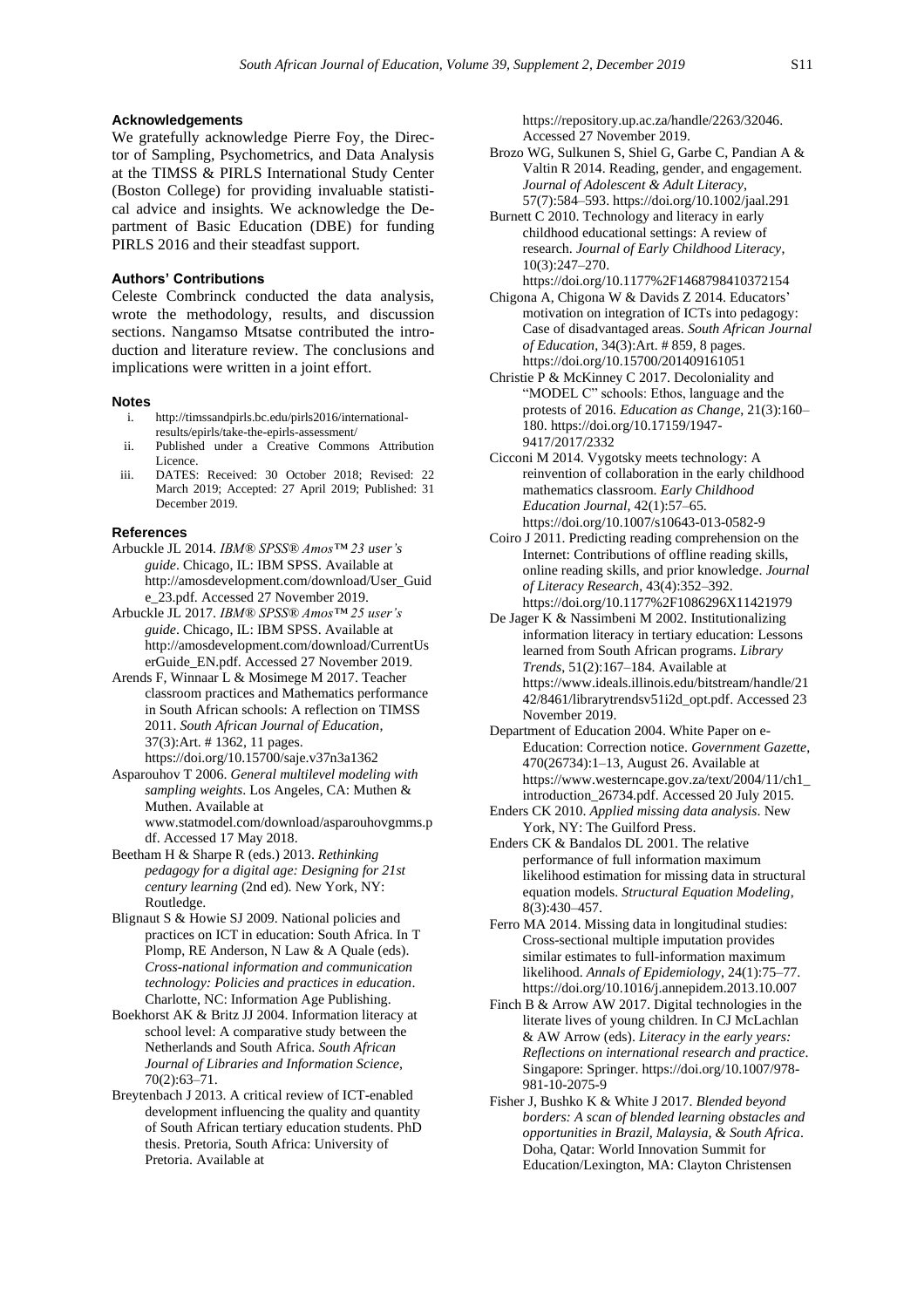Institute. Available at [https://files.eric.ed.gov/fulltext/ED586369.pdf.](https://files.eric.ed.gov/fulltext/ED586369.pdf)  Accessed 30 November 2019.

- Fisher R 2014. Thinking skills. In T Cremin & J Arthur (eds). *Learning to teach in the primary school* (3rd ed). Abingdon, England: Routledge.
- Foy P 2018. *PIRLS 2016 user guide for the international database*. Chestnut Hill, MA: TIMSS & PIRLS International Study Center, Lynch School of Education, Boston College/Amsterdam, The Netherlands: International Association for the Evaluation of Educational Achievement (IEA). Available at [https://timssandpirls.bc.edu/pirls2016/international](https://timssandpirls.bc.edu/pirls2016/international-database/downloads/P16_UserGuide.pdf)

[-database/downloads/P16\\_UserGuide.pdf.](https://timssandpirls.bc.edu/pirls2016/international-database/downloads/P16_UserGuide.pdf) Accessed 30 November 2019.

- Gauteng Department of Education (GDE) 2010. *GDE study on e-maturity and e-readiness*. Johannesburg, South Africa: DBE.
- Gerick J, Eickelmann B & Bos W 2017. School-level predictors for the use of ICT in schools and students' CIL in international comparison. *Large-Scale Assessments in Education: An IEA-ETS Research Institute Journal*, 5:5. <https://doi.org/10.1186/s40536-017-0037-7>
- Gilleece L & Eivers E 2018. Characteristics associated with paper-based and online reading in Ireland: Findings from PIRLS and ePIRLS 2016. *International Journal of Educational Research*, 91:16–27.

<https://doi.org/10.1016/j.ijer.2018.07.004>

- Hartas D 2011. Families' social backgrounds matter: Socio-economic factors, home learning and young children's language, literacy and social outcomes. *British Educational Research Journal*, 37(6):893– 914.
- <https://doi.org/10.1080/01411926.2010.506945> Hatlevik OE, Ottestad G & Throndsen I 2015. Predictors of digital competence in 7th Grade: A multilevel analysis. *Journal of Computer Assisted Learning*, 31(3):220–231. <https://doi.org/10.1111/jcal.12065>
- Hennessy S, Onguko B, Harrison D, Ang'ondi EK, Namalefe S, Naseem A & Wamakote L 2010. *Developing the use of information and communication technology to enhance teaching and learning in East African schools: Review of the literature* (Centre for Commonwealth Education & Aga Khan University Institute for Educational Development – Eastern Africa Research Report No. 1). Cambridge, England: University of Cambridge, Faculty of Education/London, England: Department for International Development. Available at [https://www.educ.cam.ac.uk/centres/archive/cce/pu](https://www.educ.cam.ac.uk/centres/archive/cce/publications/CCE_Report1_LitRevJune0210.pdf) [blications/CCE\\_Report1\\_LitRevJune0210.pdf.](https://www.educ.cam.ac.uk/centres/archive/cce/publications/CCE_Report1_LitRevJune0210.pdf) Accessed 18 April 2018.
- Hesterman S 2011. A contested space: The dialogic intersection of ICT, multiliteracies, and early childhood. *Contemporary Issues in Early Childhood*, 12(4):349–361. <https://doi.org/10.2304%2Fciec.2011.12.4.349>
- Hoffmann DA & Gavin MB 1998. Centering decisions in hierarchical linear models: Implications for research in organizations. *Journal of Management*, 24(5):623–641. <https://doi.org/10.1177%2F014920639802400504>
- Howie S & Chamberlain M 2017. Reading performance in post-colonial contexts and the effect of instruction in a second language. *IEA Policy Brief*, 14:1–11. Available at [https://files.eric.ed.gov/fulltext/ED574333.pdf.](https://files.eric.ed.gov/fulltext/ED574333.pdf) Accessed 12 November 2019.
- Howie S, Van Staden S, Tshele M, Dowse C & Zimmerman L 2012. *PIRLS 2011: South African children's reading literacy achievement* (Summary Report). Pretoria, South Africa: Centre for Evaluation and Assessment, University of Pretoria.
- Howie S, Venter E, Van Staden S, Zimmerman L, Long C, Du Toit C, Scherman V & Archer E 2008. *PIRLS 2006 Summary Report: South African children's reading literacy achievement*. Pretoria, South Africa: Centre for Evaluation and Assessment, University of Pretoria. Available at [https://repository.up.ac.za/bitstream/handle/2263/6](https://repository.up.ac.za/bitstream/handle/2263/65994/Howie_PIRLS_2006.pdf?sequence=1&isAllowed=y) [5994/Howie\\_PIRLS\\_2006.pdf?sequence=1&isAllo](https://repository.up.ac.za/bitstream/handle/2263/65994/Howie_PIRLS_2006.pdf?sequence=1&isAllowed=y) [wed=y.](https://repository.up.ac.za/bitstream/handle/2263/65994/Howie_PIRLS_2006.pdf?sequence=1&isAllowed=y) Accessed 1 December 2019.
- Howie SJ 2010. ICT-supported pedagogical policies and practices in South Africa and Chile: Emerging economies and realities. *Journal of Computer Assisted Learning*, 26(6):507–522. <https://doi.org/10.1111/j.1365-2729.2010.00377.x>
- Howie SJ, Combrinck C, Roux K, Tshele M, Mokoena GM & McLeod Palane N 2017. *PIRLS Literacy 2016 Progress in International Reading Literacy Study 2016: South African children's reading literacy achievement*. Pretoria, South Africa: Centre for Evaluation and Assessment. Available at [https://repository.up.ac.za/handle/2263/65780.](https://repository.up.ac.za/handle/2263/65780) Accessed 5 December 2019.
- Howie SJ, Combrinck C, Roux K, Tshele M, Mtsatse N, McLeod Palane N & Mokoena GM 2017. *ePIRLS 2016: South African Highlights Report*. Pretoria, South Africa: Centre for Evaluation and Assessment. Available at [https://repository.up.ac.za/bitstream/handle/2263/6](https://repository.up.ac.za/bitstream/handle/2263/66172/Howie_ePIRLS_2017.pdf?sequence=1&isAllowed=y) [6172/Howie\\_ePIRLS\\_2017.pdf?sequence=1&isAll](https://repository.up.ac.za/bitstream/handle/2263/66172/Howie_ePIRLS_2017.pdf?sequence=1&isAllowed=y) [owed=y.](https://repository.up.ac.za/bitstream/handle/2263/66172/Howie_ePIRLS_2017.pdf?sequence=1&isAllowed=y) Accessed 5 December 2019.
- Howie SJ, Combrinck C, Tshele M, Roux K, McLeod Palane N & Mokoena GM 2017. *PIRLS 2016 Progress in International Reading Literacy Study 2016 Grade 5 benchmark participation: South African children's reading literacy achievement.* Pretoria, South Africa: Centre for Evaluation and Assessment. Available at [https://repository.up.ac.za/handle/2263/65221.](https://repository.up.ac.za/handle/2263/65221) Accessed 5 December 2019.
- Huta V 2014. When to use hierarchical linear modeling. *The Quantitative Methods for Psychology*, 10(1):13–28.
- <https://doi.org/10.20982/tqmp.10.1.p013> International Association for the Evaluation of Educational Achievement (IEA) 2018. *International Database Analyzer, version 4.0*. Hamburg, Germany: Author.
- IBM Corp. Released 2017. *IBM SPSS Statistics for Windows, Version 25.0*. Armonk, NY: Author.
- LaRoche S, Joncas M & Foy P 2017. Sample design in PIRLS 2016. In MO Martin, IVS Mullis & M Hooper (eds). *Methods and procedures in PIRLS 2016*. Chestnut Hill, MA: TIMSS & PIRLS International Study Center, Lynch School of Education, Boston College/Amsterdam, The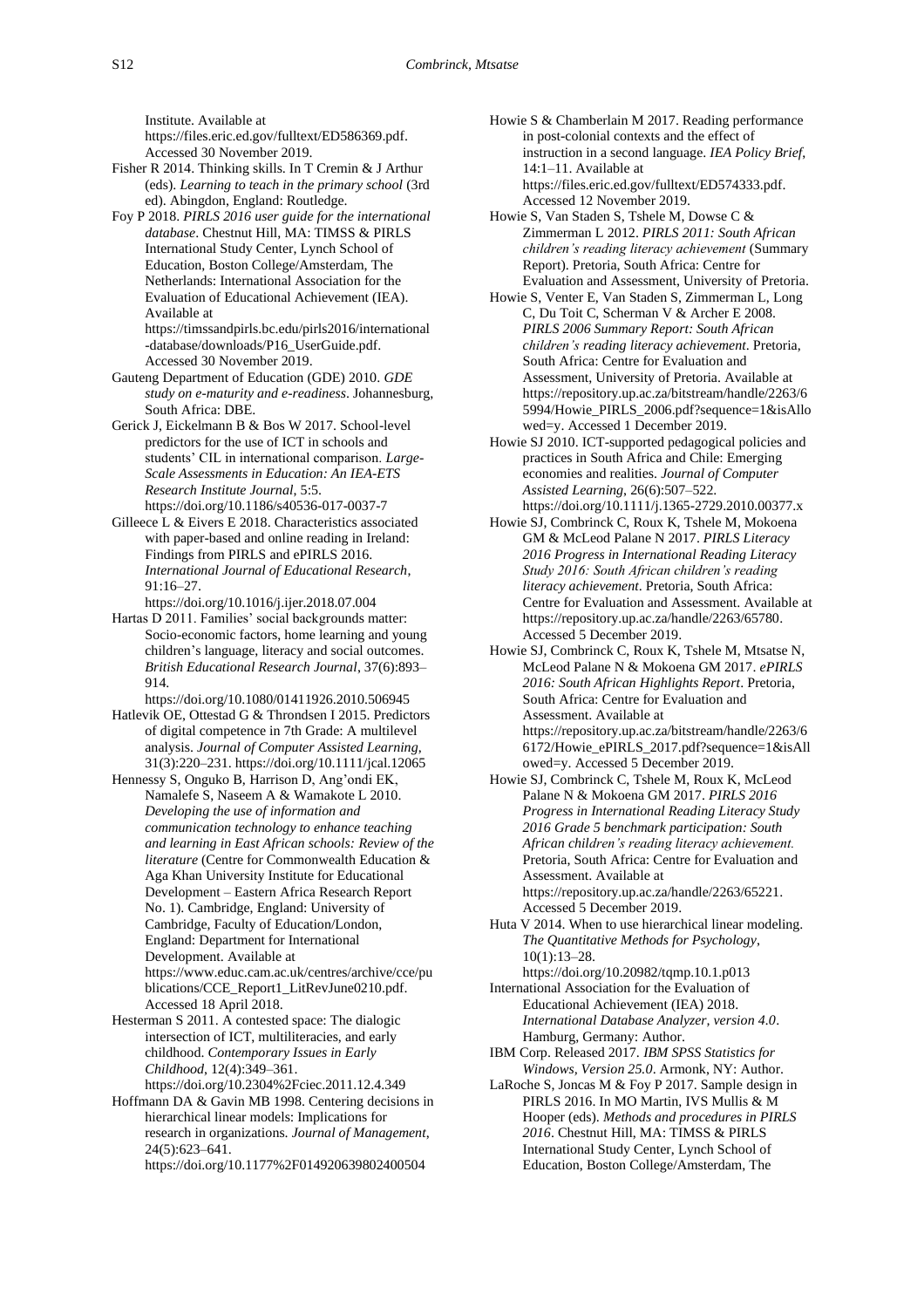Netherlands: International Association for the Evaluation of Educational Achievement (IEA). Available at [https://timssandpirls.bc.edu/publications/pirls/2016](https://timssandpirls.bc.edu/publications/pirls/2016-methods.html)

[-methods.html.](https://timssandpirls.bc.edu/publications/pirls/2016-methods.html) Accessed 2 December 2019. Leu DJ, Forzani E, Rhoads C, Maykel C, Kennedy C & Timbrell N 2015. The new literacies of online research and comprehension: Rethinking the reading achievement gap. *Reading Research Quarterly*, 50(1):37–59.

<https://doi.org/10.1002/rrq.85>

Lim CP & Hang D 2003. An activity theory approach to research of ICT integration in Singapore schools. *Computers & Education*, 41(1):49–63. [https://doi.org/10.1016/S0360-1315\(03\)00015-0](https://doi.org/10.1016/S0360-1315(03)00015-0)

Lindberg OJ, Olofsson AD & Fransson G 2017. Same but different? An examination of Swedish upper secondary school teachers' and students' views and use of ICT in education. *The International Journal of Information and Learning Technology*, 34(2):122–132. [https://doi.org/10.1108/IJILT-09-](https://doi.org/10.1108/IJILT-09-2016-0043) [2016-0043](https://doi.org/10.1108/IJILT-09-2016-0043)

Lorah J 2018. Effect size measures for multilevel models: Definition, interpretation, and TIMSS example. *Large-scale Assessments in Education*, 6:8. <https://doi.org/10.1186/s40536-018-0061-2>

Maneschijn MM, Botha A & Van Biljon JA 2013. A critical review of ICT skills for higher education learners. In *2013 International Conference on Adaptive Science and Technology*. Piscataway, NJ: IEEE.

<https://doi.org/10.1109/ICASTech.2013.6707503>

Margolin SJ, Driscoll C, Toland MJ & Kegler JL 2013. E-readers, computer screens, or paper: Does reading comprehension change across media platforms? *Applied Cognitive Psychology*, 27(4):512–519[. https://doi.org/10.1002/acp.2930](https://doi.org/10.1002/acp.2930)

Marinak BA & Gambrell LB 2010. Reading motivation: Exploring the elementary gender gap. *Literacy Research and Instruction*, 49(2):129–141. <https://doi.org/10.1080/19388070902803795>

Mathevula MD & Uwizeyimana DE 2014. The challenges facing the integration of ICT in teaching and learning activities in South African rural secondary schools. *Mediterranean Journal of Social Sciences*, 5(20):1087–1097. <https://doi.org/10.5901/mjss.2014.v5n20p1087>

McLean K 2017. Literacy, technology and early years education: Building sustainable practice. In CJ McLachlan & AW Arrow (eds). *Literacy in the early years: Reflections on international research and practice*. Singapore: Springer. <https://doi.org/10.1007/978-981-10-2075-9>

Meyer IA & Gent PR 2016. *The status of ICT in education in South Africa and the way forward*. Centurion, South Africa: National Education Collaboration Trust (NECT). Available at [http://nect.org.za/publications/technical](http://nect.org.za/publications/technical-reports/the-state-of-ict-in-education-in-south-africa/view)[reports/the-state-of-ict-in-education-in-south](http://nect.org.za/publications/technical-reports/the-state-of-ict-in-education-in-south-africa/view)[africa/view.](http://nect.org.za/publications/technical-reports/the-state-of-ict-in-education-in-south-africa/view) Accessed 20 March 2018.

Mills KA 2010. A review of the "digital turn" in the new literacy studies. *Review of Educational Research*, 80(2):246–271.

<https://doi.org/10.3102%2F0034654310364401> Mullis IVS, Martin MO, Foy P & Hooper M 2017a.

*ePIRLS 2016 international results in online informational reading*. Chestnut Hill, MA: TIMSS

& PIRLS International Study Center, Lynch School of Education, Boston College/Amsterdam, The Netherlands: International Association for the Evaluation of Educational Achievement (IEA). Available at

[https://files.eric.ed.gov/fulltext/ED580351.pdf.](https://files.eric.ed.gov/fulltext/ED580351.pdf) Accessed 5 December 2017.

Mullis IVS, Martin MO, Foy P & Hooper M 2017b. *PIRLS 2016 international results in reading*. Chestnut Hill, MA: TIMSS & PIRLS International Study Center, Lynch School of Education, Boston College and International Association for the Evaluation of Educational Achievement (IEA). Available at [https://files.eric.ed.gov/fulltext/ED580353.pdf.](https://files.eric.ed.gov/fulltext/ED580353.pdf)

Accessed 5 December 2017. Netten A, Luyten H, Droop M & Verhoeven L 2016. Role of linguistic and sociocultural diversity in reading literacy achievement: A multilevel approach. *Journal of Research in Reading*, 39(2):189–208. [https://doi.org/10.1111/1467-](https://doi.org/10.1111/1467-9817.12032) [9817.12032](https://doi.org/10.1111/1467-9817.12032)

OECD 2015a. *Skills for social progress: The power of social and emotional skills (OECD skills studies)*. Paris, France: OECD Publishing. <https://doi.org/10.1787/9789264226159-en>

OECD 2015b. *Students, computers and learning: Making the connection*. Paris, France: OECD Publishing. <https://doi.org/10.1787/9789264239555-en>

Padayachee K 2017. A snapshot survey of ICT integration in South African schools. *South African Computer Journal*, 29(2):36–65. <https://doi.org/10.18489/sacj.v29i2.463>

Paton-Ash M & Wilmot D 2015. Issues and challenges facing school libraries in selected primary schools in Gauteng Province, South Africa. *South African Journal of Education*, 35(1):Art. # 1042, 10 pages. <https://doi.org/10.15700/201503062342>

Plowman L, McPake J & Stephen C 2012. Extending opportunities for learning: The role of digital media in early education. In S Suggate & E Reese (eds). *Contemporary debates in childhood education and development*. New York, NY: Routledge.

Raudenbush SW & Bryk AS 2002. *Hierarchical linear models: Applications and data analysis methods* (2nd ed., Advanced Quantitative Techniques in the Social Sciences Series, Vol. 1). Thousand Oaks, CA: Sage.

Raudenbush SW, Bryk AS & Congdon R 2013. *HLM 7.01 for Windows* [Computer software]. Skokie, IL: Scientific Software International.

Schminkey DL, Von Oertzen T & Bullock L 2016. Handling missing data with multilevel structural equation modeling and full information maximum likelihood techniques. *Research in Nursing & Health*, 39(4):286–297. <https://doi.org/10.1002/nur.21724>

Sharpe R & Oliver M 2013. Designing for learning in course teams. In H Beetham & R Sharpe (eds). *Rethinking pedagogy for a digital age: Designing for 21st century learning* (2nd ed). New York, NY: Routledge.

Sithole MM, Moses C, Davids YD, Parker S, Rumbelow J, Molotja N & Labadarios D 2013. Extent of access to information and communications technology by the rural population of South Africa. *African Journal of Science, Technology, Innovation*